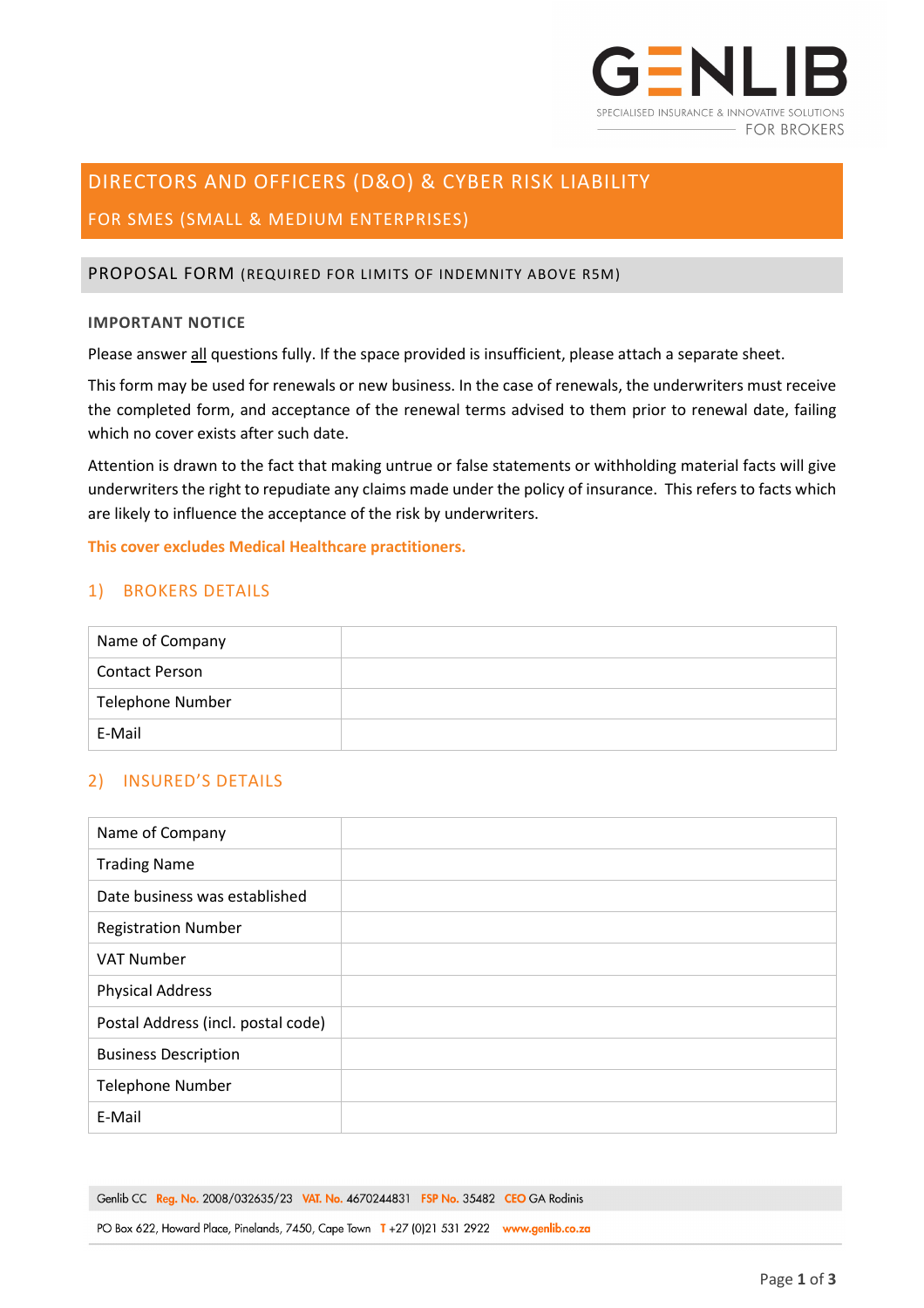

## 3) DIRECTORS INSURANCE HISTORY

| <b>Director's Current Liability Insurance</b>                                                                                                                                    |                                   |  |
|----------------------------------------------------------------------------------------------------------------------------------------------------------------------------------|-----------------------------------|--|
| Insurer                                                                                                                                                                          |                                   |  |
| Limit                                                                                                                                                                            |                                   |  |
| Retro-active date                                                                                                                                                                |                                   |  |
| Has any insurance of this nature ever been cancelled by any insurer?                                                                                                             | Yes $\parallel$ $\parallel$<br>No |  |
| If Yes, please provide details                                                                                                                                                   |                                   |  |
| Have any claims ever been notified under the Directors' Insurance?                                                                                                               | Yes $\parallel$<br>$No \ \Box$    |  |
| If Yes, please provide details                                                                                                                                                   |                                   |  |
| Are there any pending or prior claims or circumstances against anyone<br>who will be covered under this insurance in their capacity as Director of<br>this or any other Company? | Yes $\mathbb I$<br>No $\Box$      |  |
| If Yes, please provide details                                                                                                                                                   |                                   |  |
| Has the Company or any of its Directors been involved in any of the following:                                                                                                   |                                   |  |
| Anti-competitive behaviour                                                                                                                                                       | Yes<br>No                         |  |
| Any wilful breach of trust or wilful misconduct proceedings                                                                                                                      | Yes<br>No                         |  |
| Been ineligible or disqualified from holding a fiduciary position                                                                                                                | Yes<br>No                         |  |
| Exceeded their authority                                                                                                                                                         | Yes<br>No                         |  |
| <b>Employment related dispute</b>                                                                                                                                                | Yes<br>No                         |  |
| If Yes, please provide details                                                                                                                                                   |                                   |  |

# 4) COMPANY TURNOVER

| Last Financial Year                                                 | R |
|---------------------------------------------------------------------|---|
| Anticipated for New Financial Year                                  | R |
| *** Please provide a copy of your latest Annual Financial Statement |   |

Genlib CC Reg. No. 2008/032635/23 VAT. No. 4670244831 FSP No. 35482 CEO GA Rodinis

PO Box 622, Howard Place, Pinelands, 7450, Cape Town T +27 (0)21 531 2922 www.genlib.co.za